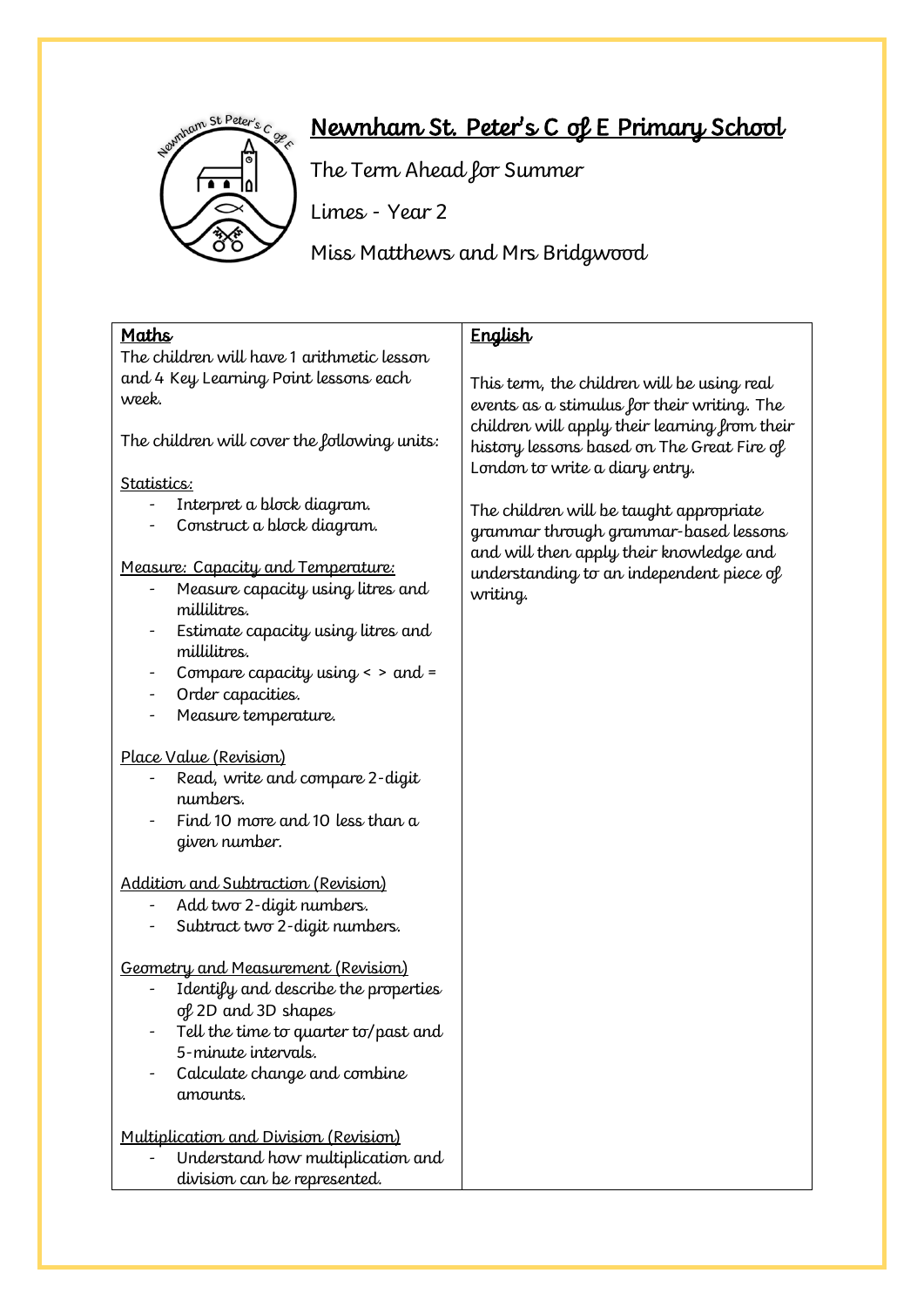| Know and use multiplication and                                                                                                                                                                            |                                                                                                                                                                                                            |
|------------------------------------------------------------------------------------------------------------------------------------------------------------------------------------------------------------|------------------------------------------------------------------------------------------------------------------------------------------------------------------------------------------------------------|
| division facts for the 2, 5 and 10<br>times table.                                                                                                                                                         |                                                                                                                                                                                                            |
| Read scales in divisions of 1, 2, 5                                                                                                                                                                        |                                                                                                                                                                                                            |
| and 10.                                                                                                                                                                                                    |                                                                                                                                                                                                            |
| Fractions (Revision)                                                                                                                                                                                       |                                                                                                                                                                                                            |
| Recognise and find one half, one                                                                                                                                                                           |                                                                                                                                                                                                            |
| third and one quarter of a shape or                                                                                                                                                                        |                                                                                                                                                                                                            |
| amount.                                                                                                                                                                                                    |                                                                                                                                                                                                            |
| <u>Guided Reading</u>                                                                                                                                                                                      | <u> Phonics (Read, Write, Inc)</u>                                                                                                                                                                         |
| This term, the children will be using the core<br>text 'Operation Gadgetman' by Malorie<br>Blackman for their Guided Reading sessions.<br>The children will read a small extract each                      | Your child will read in a small group with<br>an adult at least 4 times a week. This<br>session will include a phonics lesson and a<br>reading lesson.                                                     |
| week and will develop their comprehension<br>skills by exploring retrieve, explain, choice<br>and interpret questions.                                                                                     | The children will be assessed regularly and<br>may move around groups when we feel<br>they are ready.                                                                                                      |
| Please ensure you are reading other                                                                                                                                                                        | Please remember the reading books sent                                                                                                                                                                     |
| books/comics with your child to give them                                                                                                                                                                  | home should be read at least 3 times -                                                                                                                                                                     |
| a broad experience of different genres and<br>stories. You can record these in your child's                                                                                                                | $1st$ read – decoding                                                                                                                                                                                      |
| reading record as well.                                                                                                                                                                                    | $2^{nd}$ read - fluency                                                                                                                                                                                    |
|                                                                                                                                                                                                            | $3rd$ read – comprehension                                                                                                                                                                                 |
| The reading record that is in your child's<br>book bag is for you to record the reading<br>you are doing at home. Please write a<br>comment to let us know how your child is<br>getting on with the books. | The reading record that is in your child's<br>book bag is for you to record the reading<br>you are doing at home. Please write a<br>comment to let us know how your child is<br>getting on with the books. |
| Reading books will be changed on a weekly                                                                                                                                                                  |                                                                                                                                                                                                            |
| basis.                                                                                                                                                                                                     | Reading books will be changed on a weekly<br>basis.                                                                                                                                                        |
| <u>History</u>                                                                                                                                                                                             | <u>Geography</u>                                                                                                                                                                                           |
| What was the Great Fire of<br>London?                                                                                                                                                                      | What is the geography of our<br>capital city, London?                                                                                                                                                      |
| In the Summer term, the children will be                                                                                                                                                                   | In the summer term, the children will be                                                                                                                                                                   |
| completing a unit on the Great Fire of<br>London. In this unit, the children will be<br>taught to:                                                                                                         | London. In this unit, the children will be<br>taught to:                                                                                                                                                   |
| Compare past and present London.<br>Explain how the types of jobs were<br>different in 1666 to what they are                                                                                               | Locate London on a map and describe<br>its position.<br>Identify and describe landmarks in<br>London.                                                                                                      |
| today.                                                                                                                                                                                                     | completing a Geography unit based on                                                                                                                                                                       |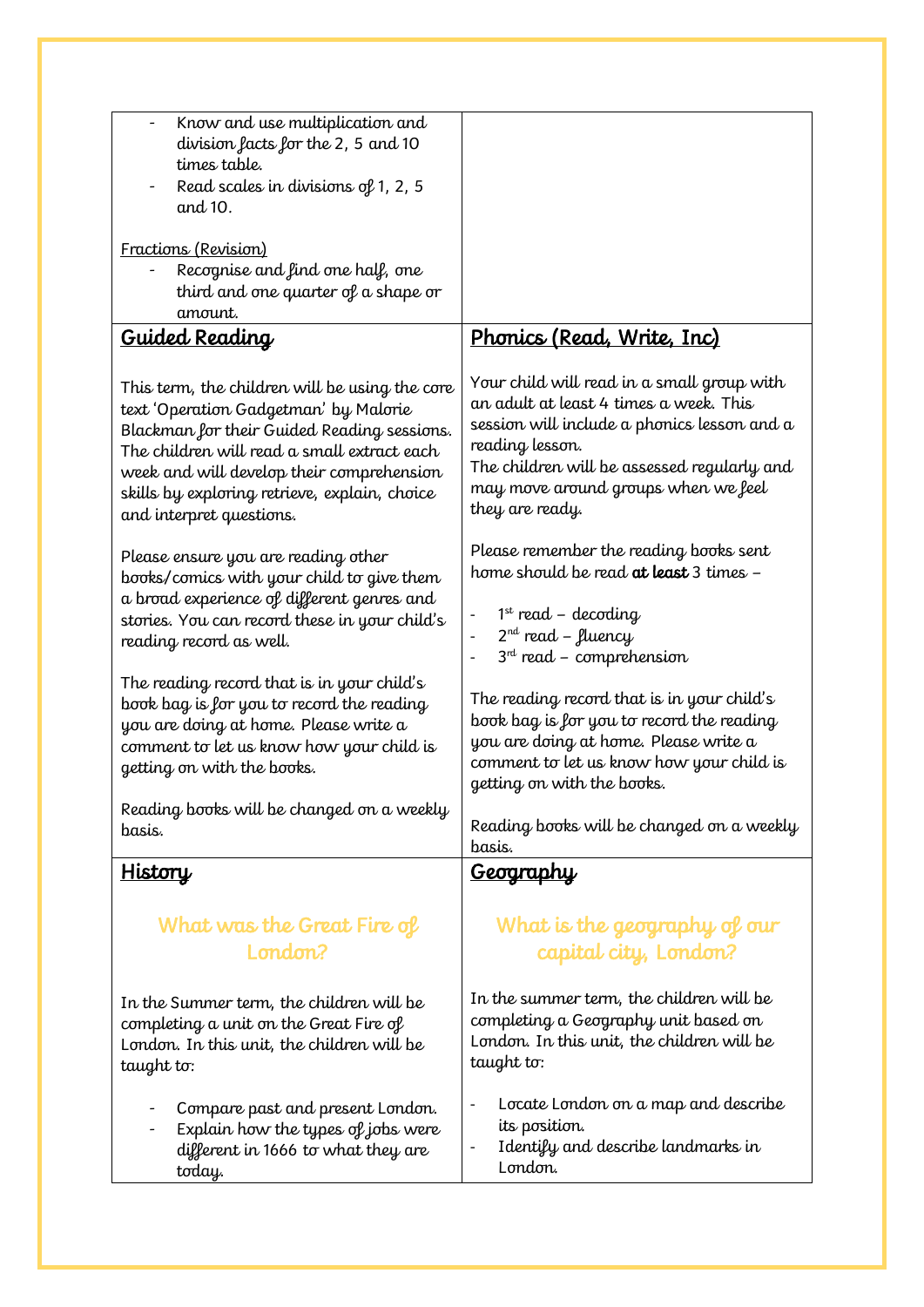| Order the events of the Great Fire of | $\qquad \qquad \blacksquare$ | Use compass points and positional    |
|---------------------------------------|------------------------------|--------------------------------------|
| $L$ ondon.                            |                              | direction to navigate between London |
| Explain how we know about the         |                              | landmarks.                           |
| Great Fire of London.                 |                              | Identify and describe a variety of   |
| Explain how London changed after      |                              | geographical features in London.     |
| the Great Fire.                       |                              | Understand what the seasonal weather |
|                                       |                              | patterns are like in London.         |
|                                       |                              | Use a map to plan a trip to London.  |
|                                       |                              |                                      |

#### Music

### What instruments are there in an orchestra?

In the first half of the summer term, the children will be completing the unit 'Orchestral Instruments'. In this unit, the children will be taught to:

- Listen to and analyse an orchestral version of a traditional story.
- Listen to and analyse a film musical version of a traditional story.
- Select appropriate sounds to match events, characters and feelings in a story.
- Write a play script and select appropriate musical sounds to accompany it.
- Perform a script with accompanying music.

## What are the interrelated dimensions of music?

In the second half of the summer term, the children will be completing the unit 'On a British Island: British songs and sounds'. In this unit, the children will:

- Learn about the music of the British Isles.
- Use musical vocabulary to talk about different pieces of music.
- Sing a song accurately.
- Find multiple ways of making the same sound.
- Compare pieces of music.
- Compose, perform and evaluate a piece of music.

# What is meant by the term

Design and Technology

applique?

In Design and Technology, the children will be completing a unit on Textiles. In particular, the children will be building on their knowledge, understanding and skills to design and make their own cushion. In this unit, the children will be taught to:

- Sew using cross-stitch.
- Use applique.
- Design a cushion following a design brief.
- Create a template for their cushion.
- Use a template accurately.
- Decorate the front of a cushion using cross-stitch and applique.
- Assemble a cushion.
- Evaluate the process of designing and making a cushion.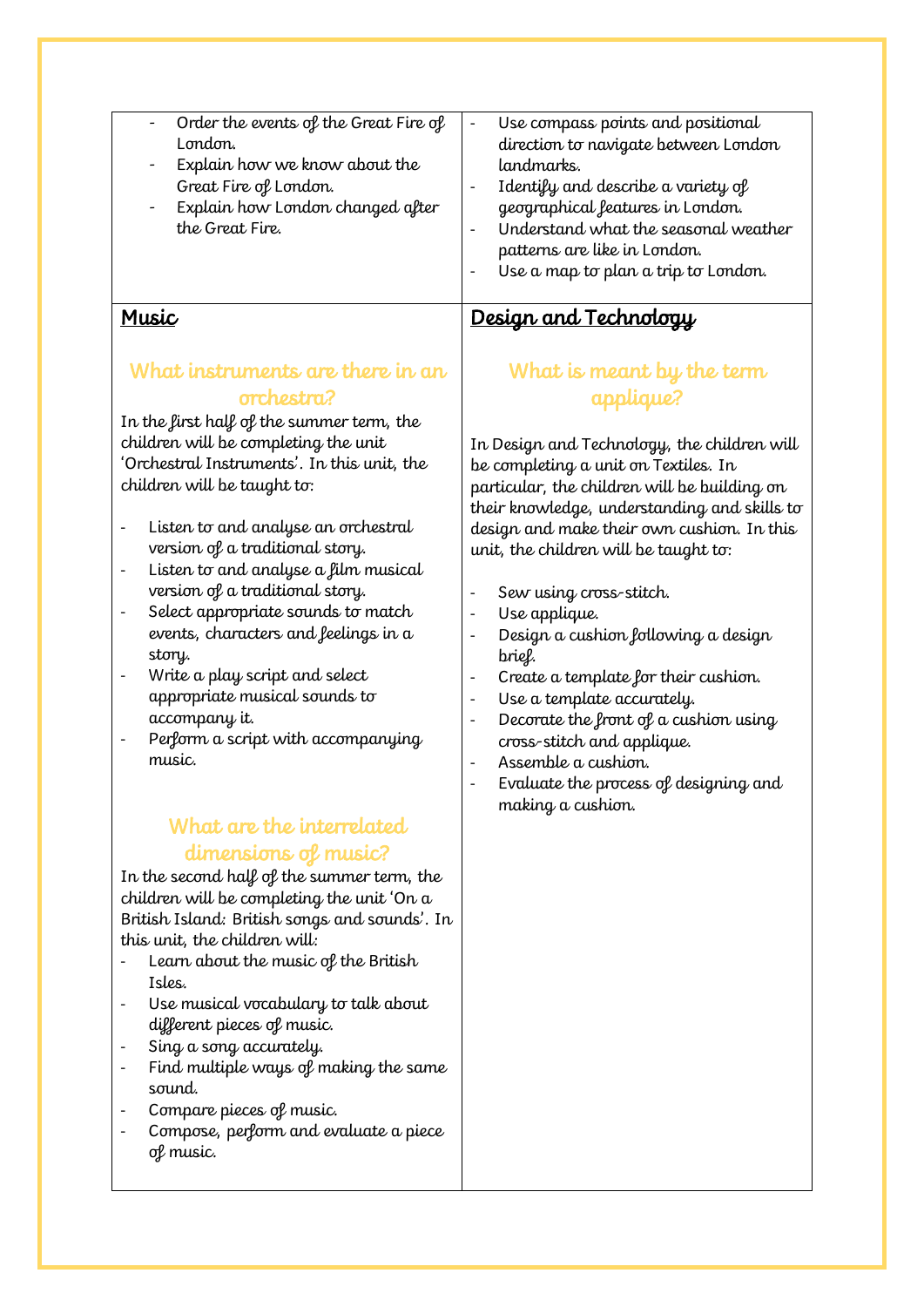#### Art

#### Science

#### Who was William Morris?

In the Summer term, the children will be completing a unit on Printing. In particular, the children will be exploring the designer, William Morris. In this unit, the children will be taught to:

- Understand who William Morris was and what he was famous for.
- Understand what block printing is.
- Understand that William Morris's designs were inspired by nature.
- Draw designs inspired by nature.
- Create a simple two-coloured design inspired by William Morris.
- Create a two-coloured print block.
- Create a two-coloured print using the printing process.

# What are the parts of a plant?

During the summer term, the children will be completing a Science unit on Plants. In this unit, the children will be taught to:

- Name and identify the different parts of flowering plants.
- Describe the function of the parts of a flowering plant.
- Understand what plants need in order to survive.
- Describe how water is transported within plants.
- Name and identify the parts of  $a$ flower.
- Explain the function of the parts of  $a$ flower.
- Describe the process of pollination.
- Understand and explain the life cycle of a flowering plant including seed dispersal, fertilisation and germination.

#### R.E

### What does it mean to belong to a faith community?

In the Summer term, the children will be completing a unit on 'Faith Communities'. In particular, the children will learn to:

- Recognise symbols of belonging from their own experiences.
- Recognise symbols of belonging for Christians.
- Recognise symbols of belonging for Muslims.
- Recognise symbols of belonging for Jewish people.
- Understand how Christians welcome a new baby.
- Understand how Muslims welcome a new baby.
- Understand why some Christians choose to make promises to each other.
- Understand how belonging is shown in a Jewish marriage.

# **Computing**

## How can I stay safe online?

In the Summer term, the children will be completing a unit on 'Online Safety'. In particular, the children will learn to:

- Understand what happens to information when it is posted online.
- Know how to keep things safe and private.
- Explain what should be done before sharing information online.
- Explain why they have the right to say no and deny permission.
- Be able to use strategies that will help them to decide if something they see online is true or not.